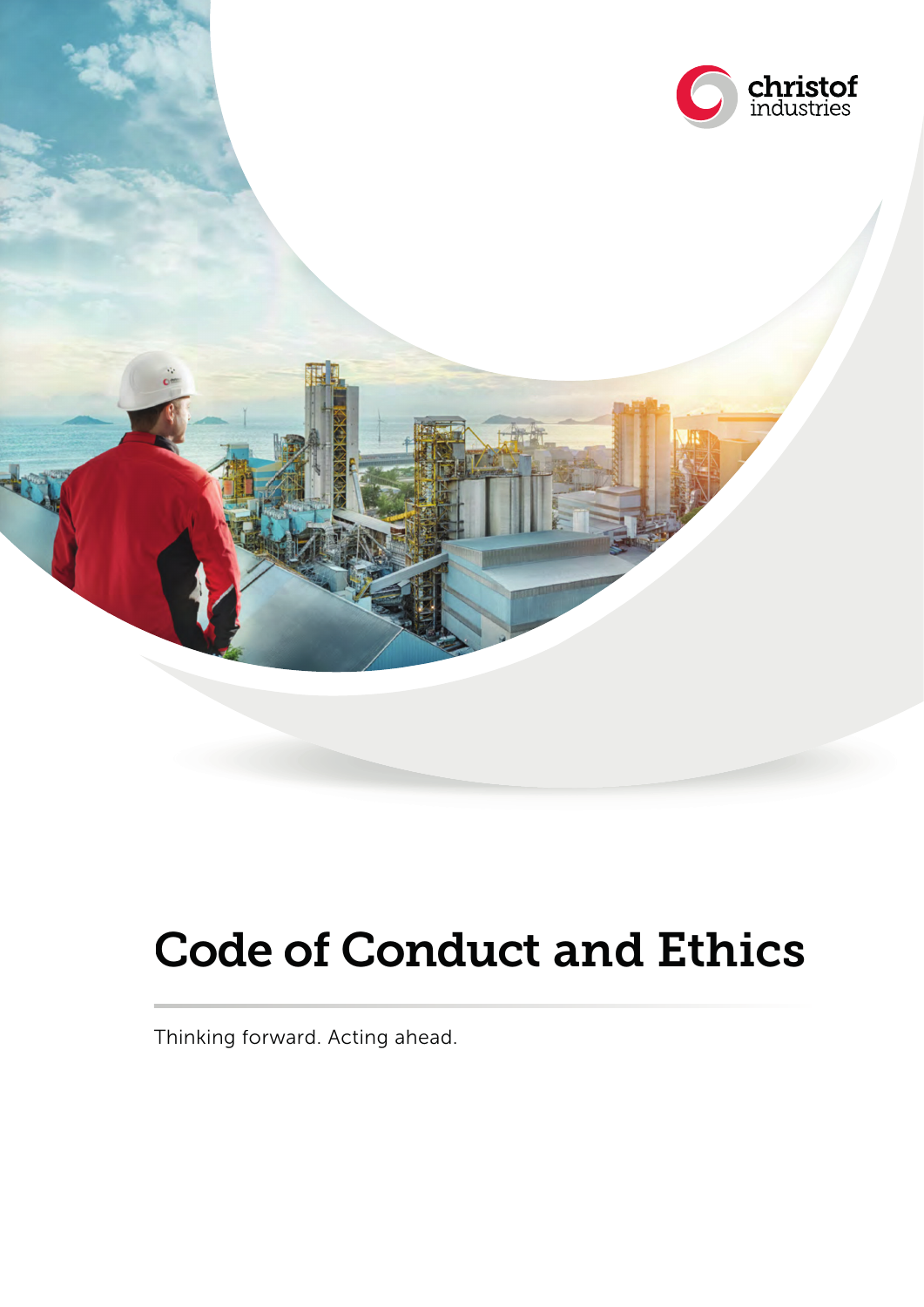## **Contents**

| Message from the CEO                      | 04 |
|-------------------------------------------|----|
| Introduction                              | 05 |
| <b>Business Integrity and Ethics</b>      | 07 |
| Working with Business Partners            | 09 |
| Avoiding Conflicts of Interest            | 10 |
| Confidentiality and Data Protection       | 11 |
| Human Rights and Working Conditions       | 13 |
| <b>Environment and Climate Protection</b> | 15 |
| Health and Safety                         | 17 |
| Communicating the Code within CI          | 19 |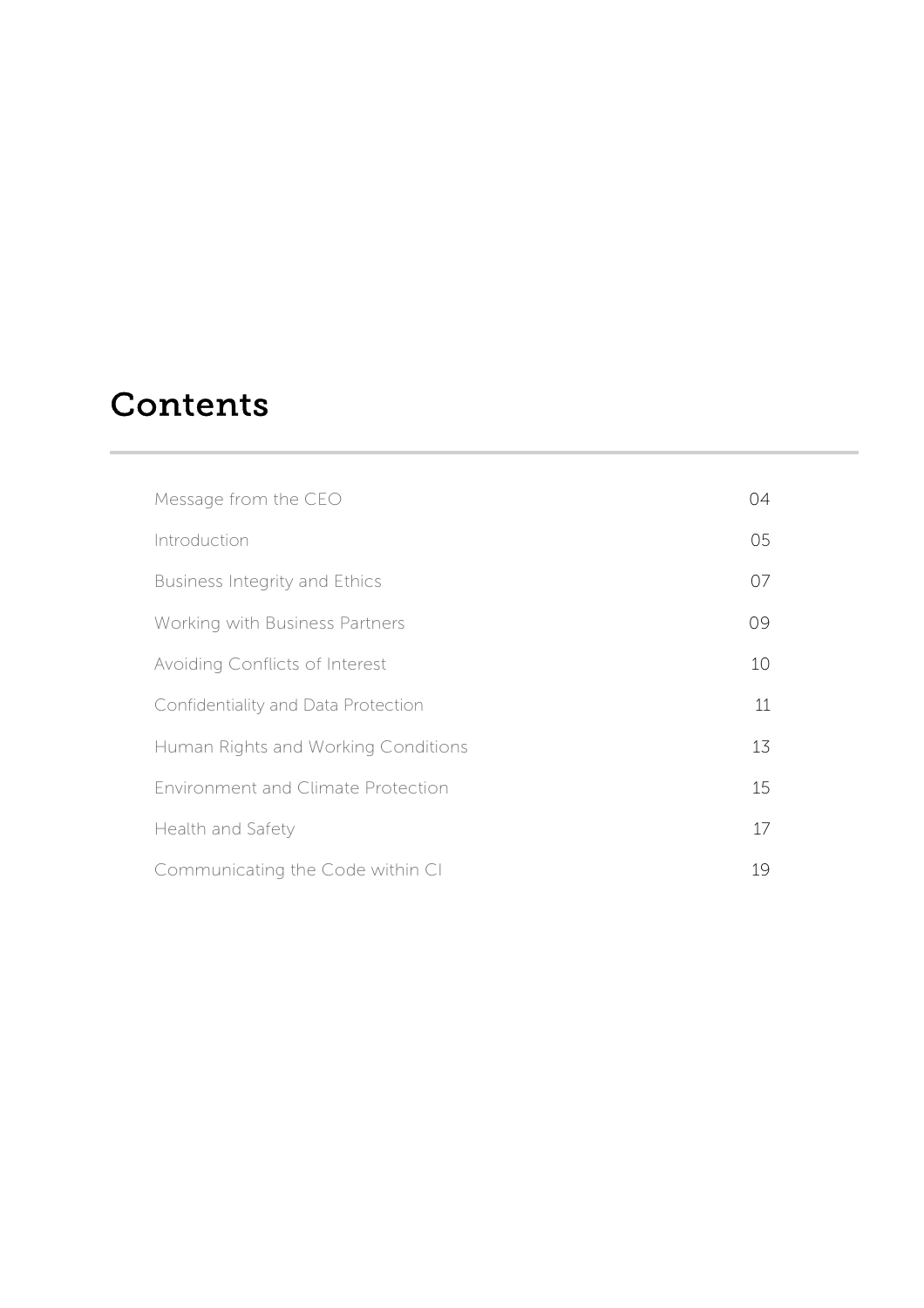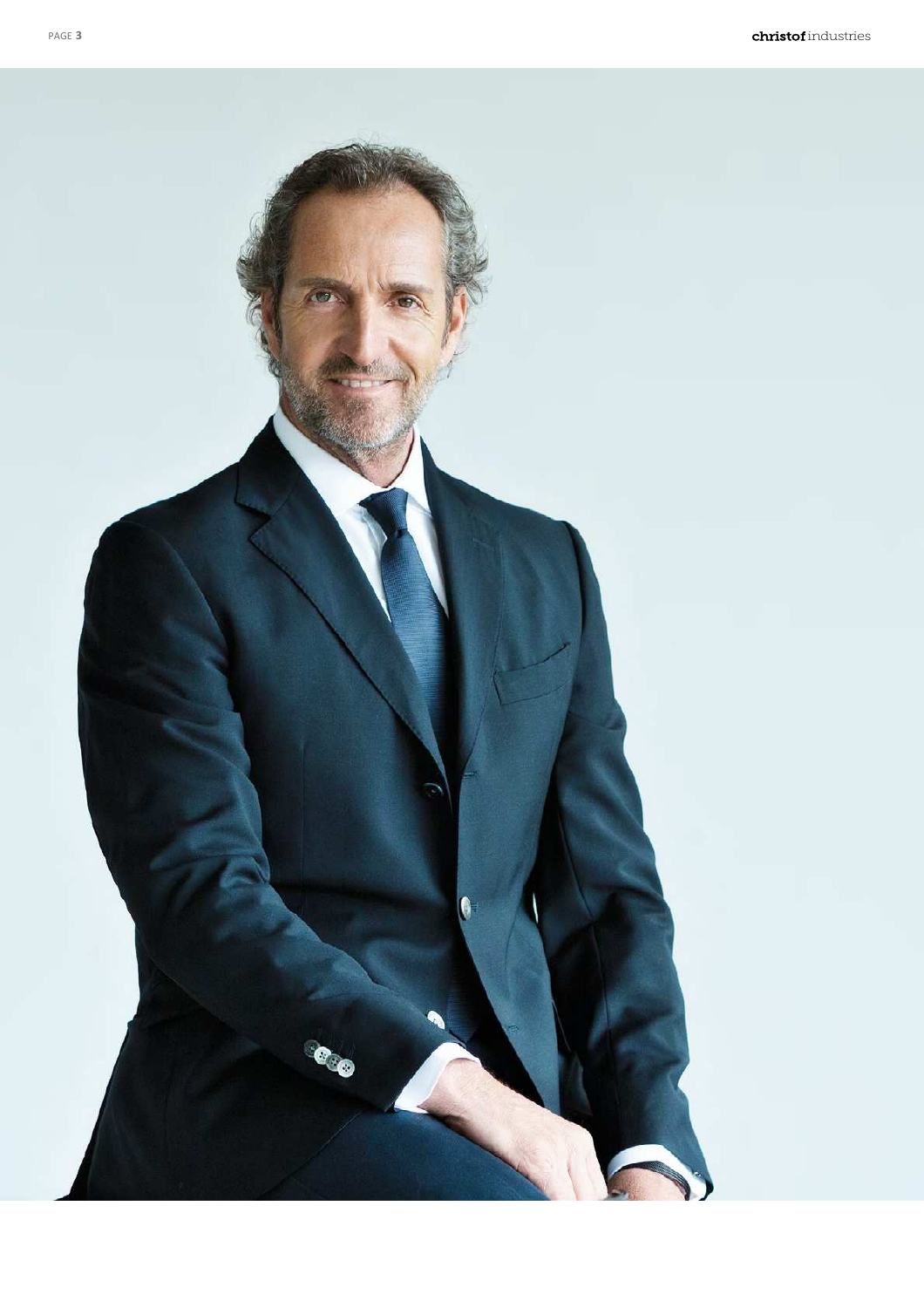### Message from the CEO ļ

By publishing this Code of Conduct & Ethics, we, the group of companies operating under the Christof Industries (CI) brand, are laying out what all of these companies have stood for ever since their founding. All of the companies in Christof Industries have committed to certain, immutable values and to be guided by these values in all of their actions.

The importance that management places on an open and positive relationship with CI employees can be traced back to our origins as a traditional Austrian family firm. Many of our experts have been working together for decades. This consistency and this reliability ensure the highest degree of trust and quality, also in our dealings with our customers, some of which we have accompanied for many years.

Our Austrian roots leave an unmistakable mark on our business relations and are the basis from which CI has been able to grow successfully abroad. Our open-minded and unprejudiced approach to other cultures, other customs, and other practices has been pivotal for our success. Without ever having lost sight of where it came from, CI has reached a point where it now makes more than two-thirds of its turnover outside of Austria.

Our commitment to innovation is the cornerstone for constant further development; our focus always remains firmly on customer satisfaction.

As a family business, we think in generations. Sustainability and the associated social responsibility are in our DNA. We feel the current climate and social change within our economy and know that the success of a company today is determined by cooperation, organization and dedication to sustainable action in an economic, ecological and social sense.

Our commitment to environmental protection is in no way superficial. It is a value that has developed in our minds over decades. Our industrial experience has allowed us to develop technologies and generate know-how that are now contributing to energy efficient solutions for a stable future. Our commitment to keep our ecological footprint as small as possible informs both our procurement policy and our operations in general.

This Code of Conduct & Ethics is thus an expression of our own vision of who we are and what we do and will continue to guide us in the future.

Johann Christof

Proprietor and CEO, Christof Industries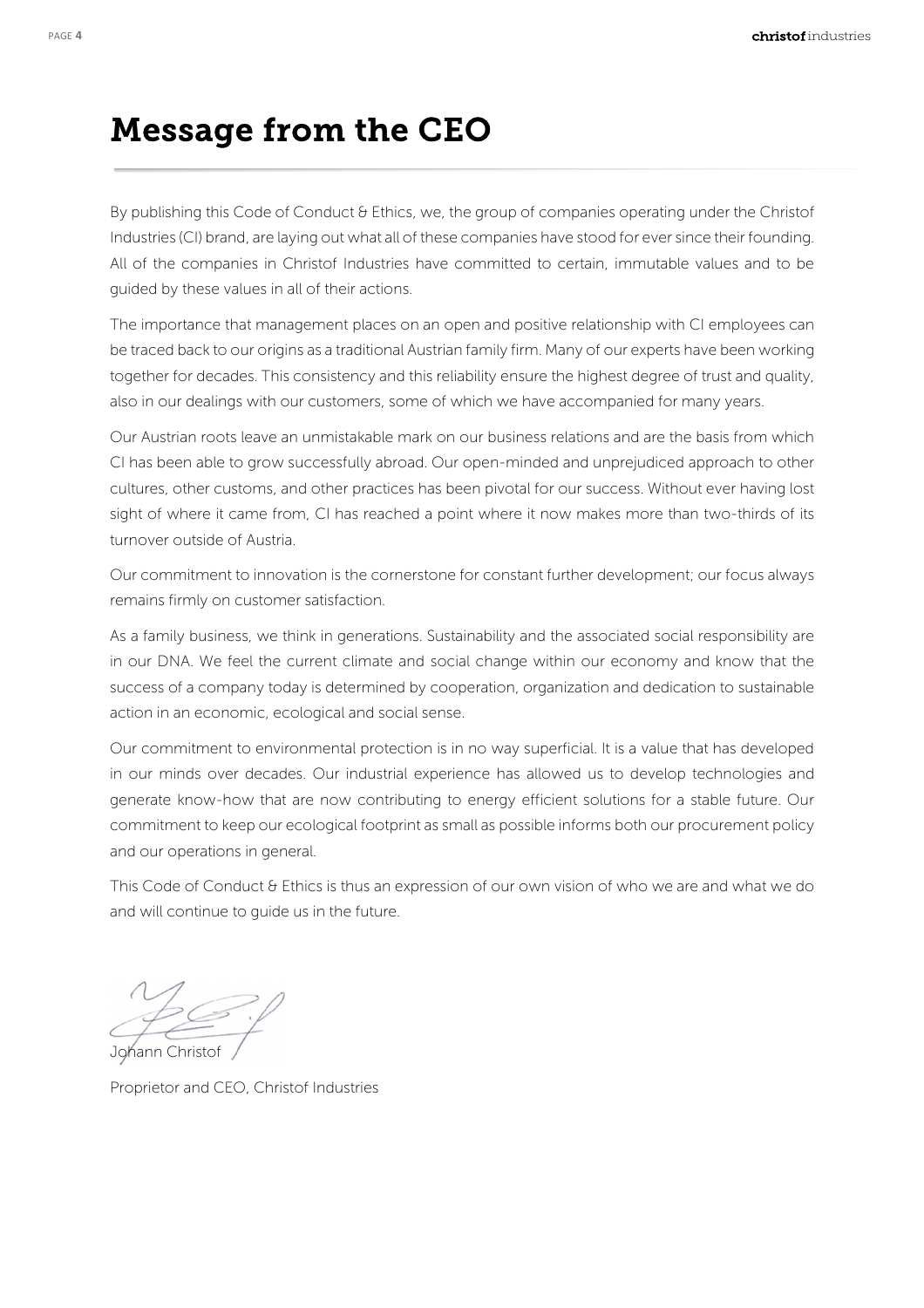### Introduction ļ

Our top priority is to respect the human and personal rights of every individual. Within Christof Industries (CI) we deal with one another in an ethically correct, unbiased, and cosmopolitan manner. We do not tolerate discrimination based on gender, culture, religion, age, different ethnic origins, disabilities, skin color, sexual identity, worldview or any other personal characteristics or way of life. Violations of the Code of Conduct & Ethics (CoC), bullying or discrimination against individuals are not tolerated by us and are severely punished. We stand by our responsibility to our employees and business partners and also expect them to act openly, honestly and with integrity.

#### Scope

Our Code of Conduct & Ethics not only defines the basic principles and guidelines of our company but applies to the management and all of our employees as the legal framework for their daily actions in the external and internal work environment. We expect and require every employee to act in accordance with the applicable laws and in alignment with our CoC. We also expect our suppliers, business partners, consultants, independent contractors, agents, and other representatives to meet these standards. In the event of a violation of this CoC, this inevitably leads to strict disciplinary measures for employees, which, depending on the severity of the incident, can lead to dismissal. With regards to third parties, the business relationship would have to be broken off as a result of serious violations.

We are committed to conducting our business in the interest of sustainability, on the basis of three pillars: economic, environmental, and social responsibility.

**"**

#### Our Mission and Values

Since the earliest days of our company, we have cultivated one quality in particular: the resolution to overcome challenges by seeing in them a chance to innovate. This is reflected in both our vision and mission, which give our company and our employees a clear purpose.

To go beyond innovative ideas and achieve an entirely circular economy, where all industries are efficient, clean and zero waste.

#### OUR VISION OUR MISSION

To offer a 360° portfolio of clean technologies and sustainable industrial services to customers in various industries around the world, enabled by our process knowledge, extensive experience, and cutting-edge technologies.

We are committed to conducting our business in the interest of sustainability, based on three pillars: economic, environmental, and social responsibility. For us, this approach does not in any way represent a contradiction to economic growth and free market competition. This CoC is thus nothing more than another logical step on our path.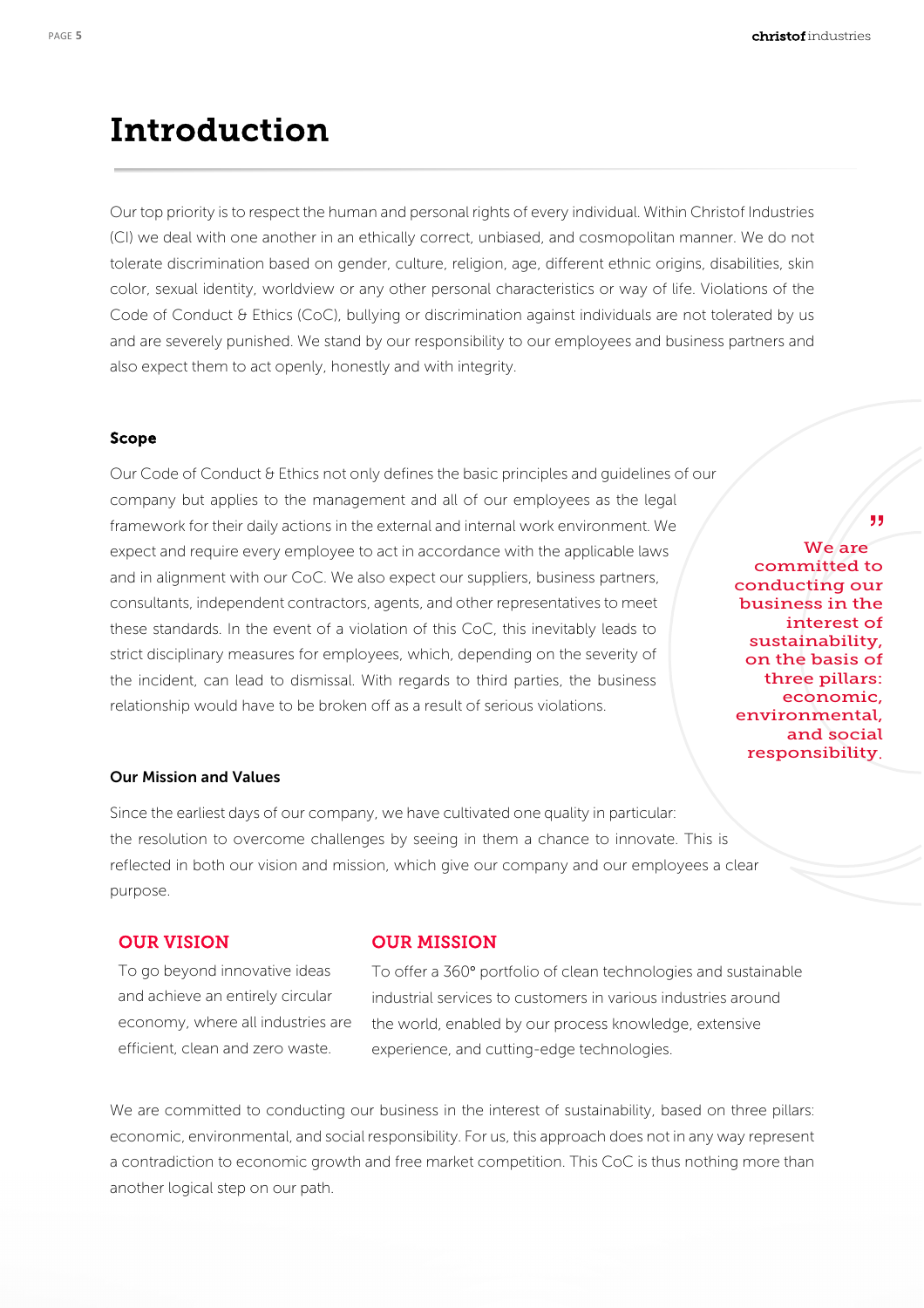As the Christof family, we have been living, thinking and deciding for generations. Foresight and the courage for something new have been with us from the start. Willingness to perform and the determination to master challenges with an innovative spirit have brought us forward. Our four core values are important to ensure trust and quality, both internally and externally.

**RELIABILITY** as a trustful and committed partner to all our stakeholders in today's complex technological, ecological and social environment.

HONESTY with confidence, transparency, openness and respect towards our employees, customers, environment, communities and children.

**STABILITY** through tradition, thoughtfulness, know-how and courage, fostering our goal to shape a zero-waste future.

**INTEGRITY** in personal and professional relationships and creating value through respectful collaboration.

Committing to this Code of Conduct & Ethics

The behavior of each employee of CI shapes the image of the company, both positively and negatively, and it is therefore the responsibility of all of us to openly address potentially problematic situations and to create a framework in which we all can act with integrity, objectivity, and transparency.

In many areas, sustainability requires changes in the way we think; changes embodying our vision and mission, with full commitment from our Board of Directors and senior management. CI's management leads by example. We are aware that the commitments in this CoC must naturally and immediately find expression in our actions. At the same time, we know there is always a need for further development, including continuous improvement involving external stakeholders.

Our CoC is openly inspired by our origins and is available on both CI's website (www.christof.com) and company intranet. New employees receive a copy of the CoC when they join CI, which is part of their employment contract.

As CI is an international company our subsidiaries or points of presence may incorporate national particularities in their implementation of the CoC, whenever these particularities do not lead to the suspension of the Code's basic tenets.

Through our business dealings, and in cooperation with partners, we encourage others to adopt our CoC, for example in the areas of workplace safety and human rights. Even though the CoC is often considered an internal document, it is also a valid means of conveying our values and principles to external stakeholders. We would, however, like to underline that the CoC does not amount to any obligation vis-a-vis any third party.

**"**

areas,

requires

changes

In many

sustainability

changes in the way we think;

embodying our vision and mission.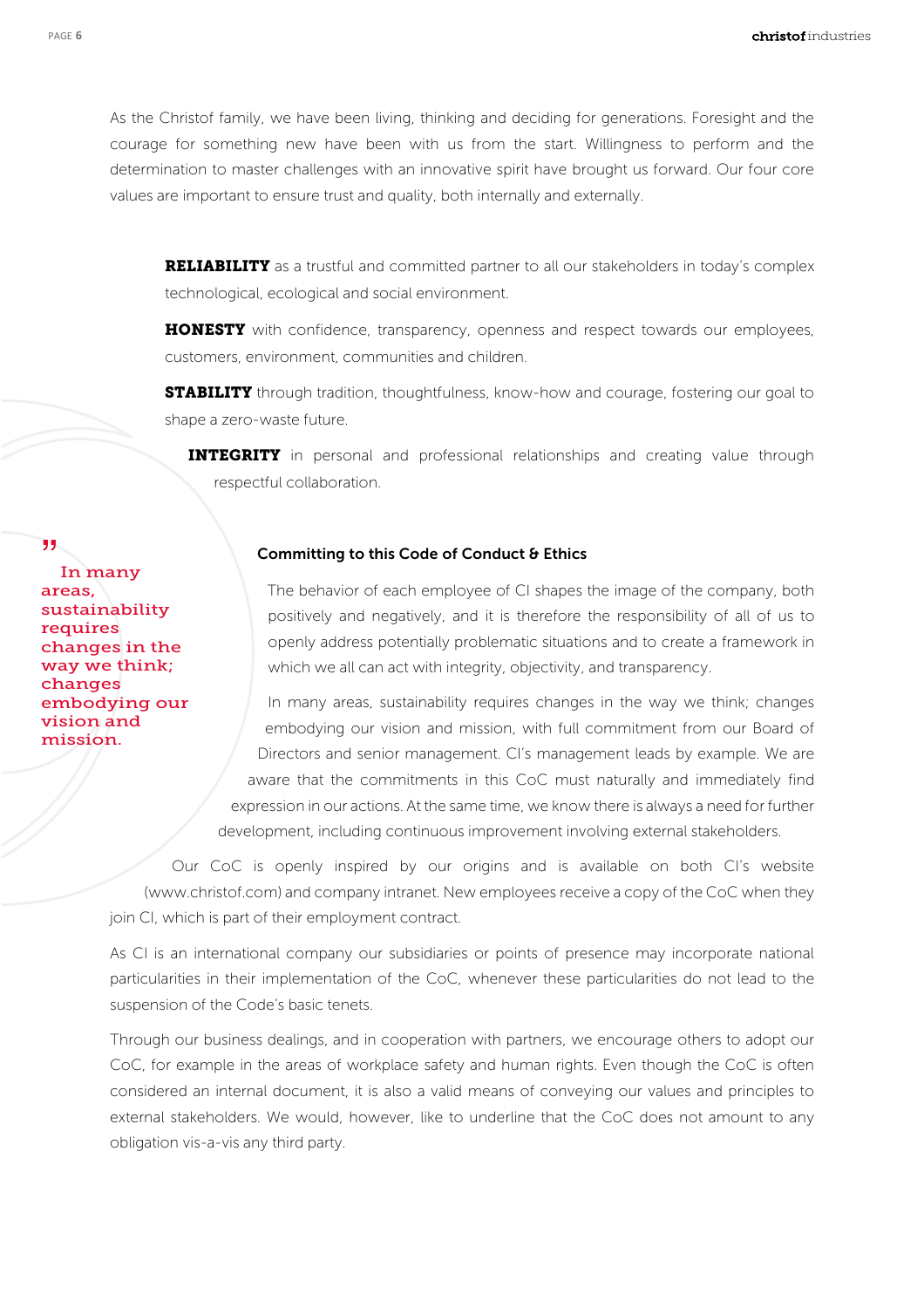### Business Integrity and Ethics ļ

We view integrity as an important prerequisite for good workplace interaction, both from the employer's and the employee's perspective. Conduct with integrity creates an open and positive work environment and builds strong and resilient teams. For us, integrity means dealing honestly with one another and having strong moral principles. At CI, we conduct ourselves with integrity and ethics and do the right thing even behind closed doors.

#### Compliance with the law and important standards

At CI, all employees are obliged to comply with laws and regulations as well as our CoC and our other detailed guidelines. If our CoC sets a higher standard than the law, but does not conflict with it, the provisions of the CoC apply. In specific countries or with specific business partners, stricter rules than those described in this CoC may exist. In such cases the stricter standard applies.

In addition to the laws of individual countries, the CoC uses the following standards as points of reference: the Austrian Corporate Governance Code, the ILO (International Labor Organization) Declaration on Fundamental Principles and Rights at Work, the Universal Declaration of Human Rights (A/RES/217, UN-Doc. 217/A-[III]), as well as the European Convention for the Protection of Human Rights and Fundamental Freedoms. We are deeply committed to incorporating these initiatives and their principles into our strategy and corporate culture.

We are also committed to the principles of the UN Global Compact and UN Women, as a supporting member of these organizations. The UN Global Compact is a strategic initiative that supports global companies that are committed to responsible business practices in the areas of human rights, labor, the environment, and corruption. UN Women is the UN organization delivering programs, policies and standards that uphold women's human rights and ensure that every woman and girl lives up to her full potential.

We investigate all reports of misconduct, stop violations, and take appropriate measures. If any provision of our CoC conflicts with applicable legal requirements, the Regional Compliance Officer must be contacted immediately.

#### Antitrust and Unfair Competition

CI is committed to the principle of fair competition. We will not tolerate any violations of antitrust laws. Any violation will be treated as a serious matter and will be sanctioned with disciplinary action. Any arrangements with competitors, suppliers, distributors or others, that may interfere with competition in the marketplace are forbidden. Such actions include a wide range of activities, such as price fixing, limitation of production, markets, technical development or investment, sharing sensitive and/or confidential information, anti-competitive boycotts, and other unfair methods of competition. If one is personally affected by a violation or even a possible violation of antitrust laws, or if such a violation affects another CI employee or a third party, the Regional Compliance Officer or the Group Compliance Officer must be informed immediately.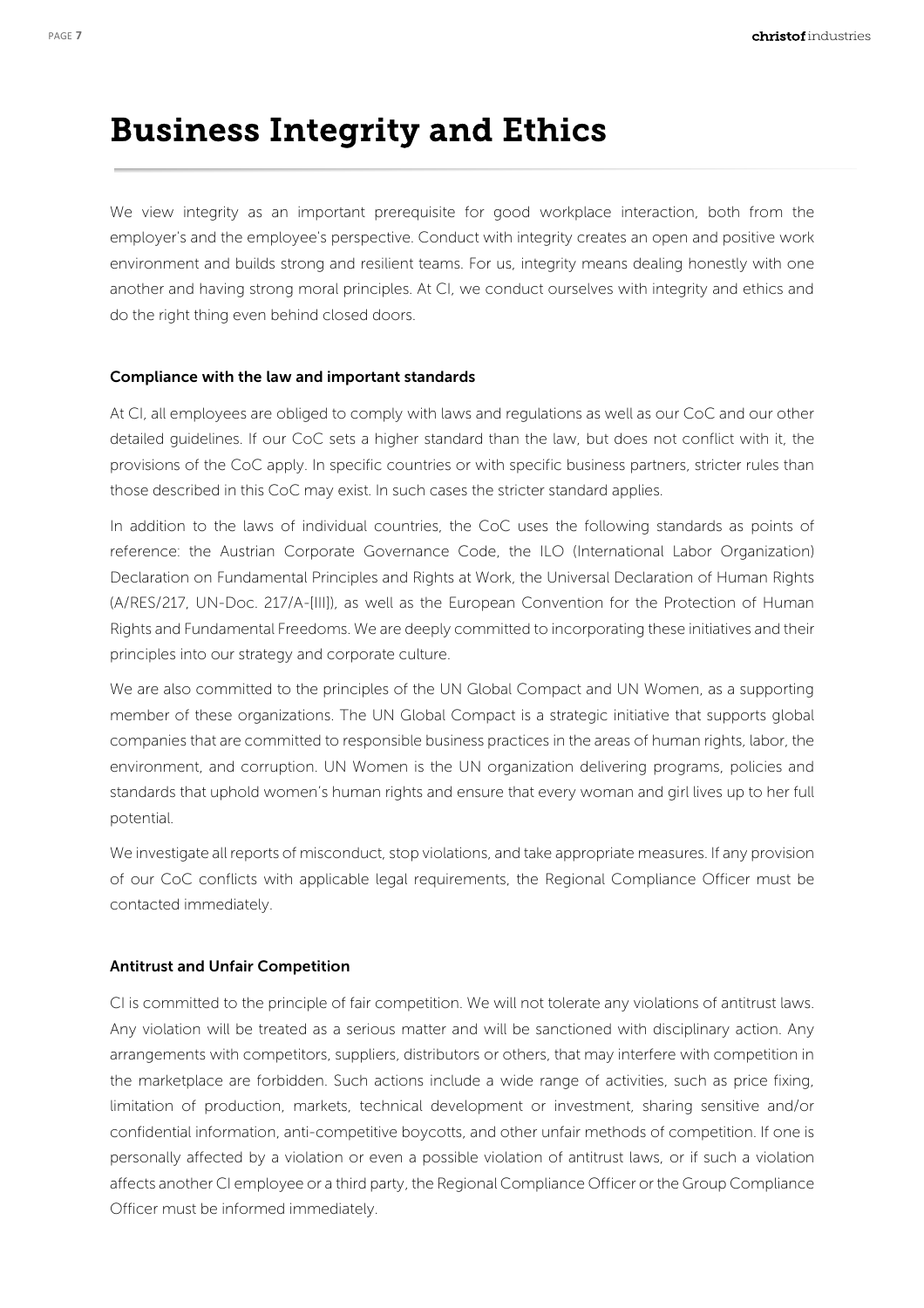#### Anti-Bribery

Our employees are prohibited without exception from offering, promising, granting or receiving financial or other benefits to or from customers, suppliers, business partners and public officials if this is intended to cause the recipient/employee to perform or refrain from performing an act in breach of his or her duties. Gifts and invitations may only be given or received if they are reasonable, occasional, of purely symbolic value and if there is no connection between the receipt of a gift and a business decision of the recipient. Any offer, promise, grant or gift must comply with applicable laws, internal guidelines and be consistent with local customs and practices. Any appearance of malice or inappropriateness must be prevented and reported immediately to Regional Compliance Officer.

#### Political Contributions

Donations, gifts or invitations to public officials are generally not desired within CI and are limited to inexpensive hospitality and things of modest value. It is strictly forbidden at CI to offer anything of value to a public official in order to gain direct or indirect advantage. Other actions such as allowing, tolerating or failing to report secret commissions or similar corrupt payments are strictly prohibited. Facilitation payments or the payment of overtime to a government official and the like are also covered by this donation prohibition. If an employee is confronted with an official inquiry, the regional compliance department must be contacted immediately. Sponsorship agreements that provide CI with advertising opportunities, as well as contributions to industry associations or membership fees to organizations are not considered donations.

#### Financial Integrity

CI maintains complete and accurate accounting records in accordance with the legal requirements and the accounting principles applicable to the respective country. Financial accounts, documents, contracts, and other company information may not knowingly include incorrect or misleading entries. All transactions, assets and liabilities are properly documented and recorded in accordance with legal requirements.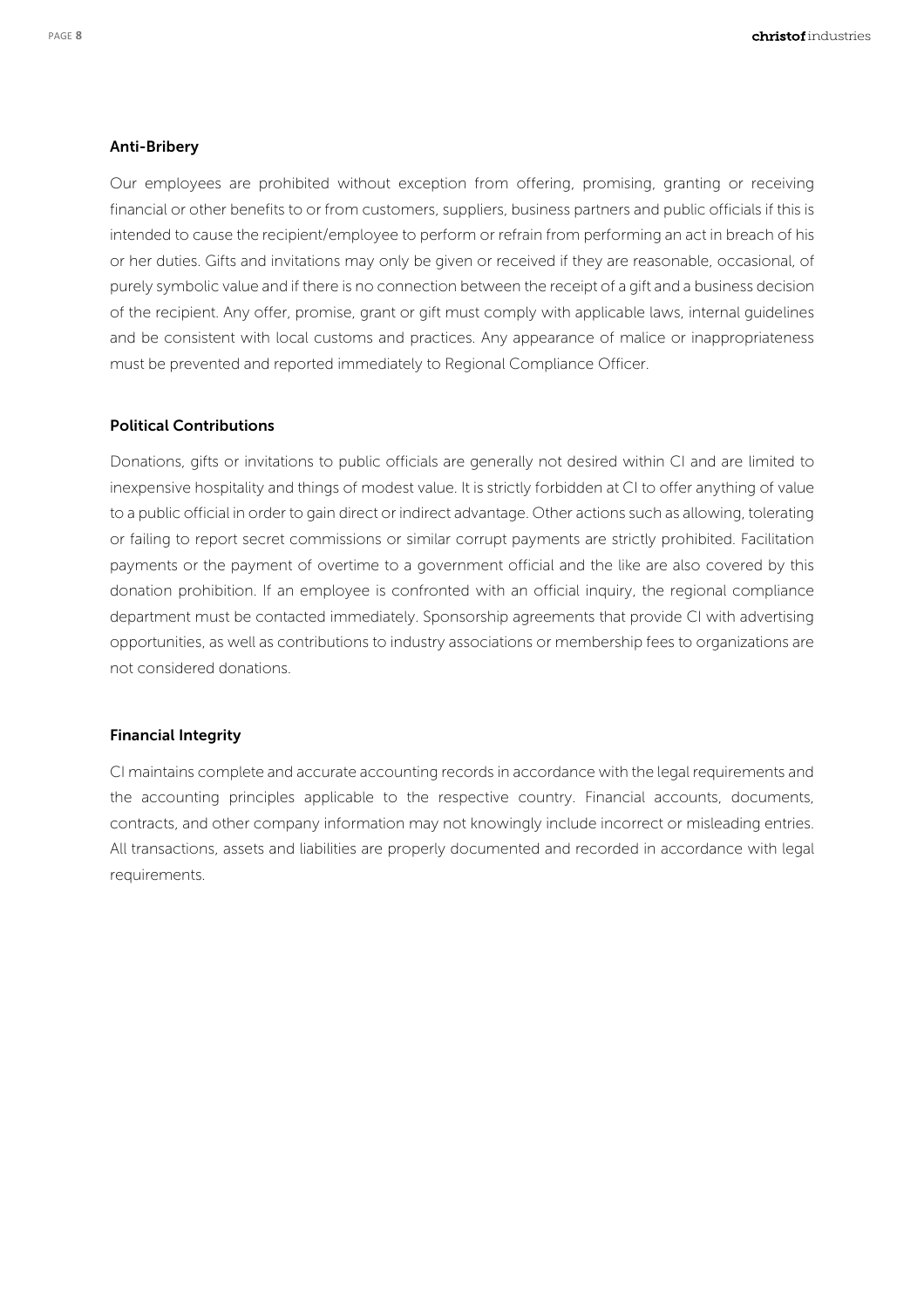### Working with Business Partners ļ

We expect all of our business partners (such as customers, clients, suppliers, agents, and consultants) to share our values and comply with all applicable laws. Our business partners are checked for identity and integrity before we start working with them. It is important for us to take great care in the selection of our business partners so that the adherence to our strict compliance rules can be ensured.

#### Sustainable Procurement

Our Sustainable Procurement Policy outlines the principles of how CI will integrate environmental, social and economic considerations into its procurement practices to ensure sustainability. Our suppliers and their subcontractors are expected, in all of their activities, to operate and behave in full compliance with our Supplier Code of Conduct, which has been specially created to ensure a transparent and secure supply chain. As part of these requirements, we expect our suppliers to especially comply with all applicable environmental laws and all regulations relating to anti-corruption, anti-fraud, anti-bribery and data protection and apply the same high moral standards as we do, including compliance on human rights, workplace safety, ethics and integrity. If inappropriate or illegal business practices are discovered, the Regional Compliance Officer must be notified immediately.

#### Sourcing Materials from Areas of Conflict

CI is committed to a conflict-free supply chain. Conflict minerals include Gold, Tin, Tantalum and Tungsten (and their derivatives Cassiterite, Columbite-Tantalite and Wolframite), originating from the Democratic Republic of Congo or an adjoining country. CI only sources components and materials from companies that share our values and commitment to human rights, ethics and environmental responsibility.

#### Engagement in Local Communities

CI strives to anticipate and avoid negative impacts on local communities wherever possible. We also aim to support the local economy by using local suppliers and offering inclusive business through partnerships with other companies. We understand the vulnerability of local communities and how they could be affected by our activities. Therefore, we use tools to engage communities, including social and human rights impact assessments.

#### Export Control and Trade Compliance

CI is committed to complying with all applicable import and export laws and regulations in business practices and relationships in countries in which we operate. Export controls generally apply to the transfer of goods, services, hardware, software or technology across certain national borders. Export control laws can be introduced in connection with exports to or imports from sanctioned countries or parties for reasons of national security, involvement in criminal activities or other reasons.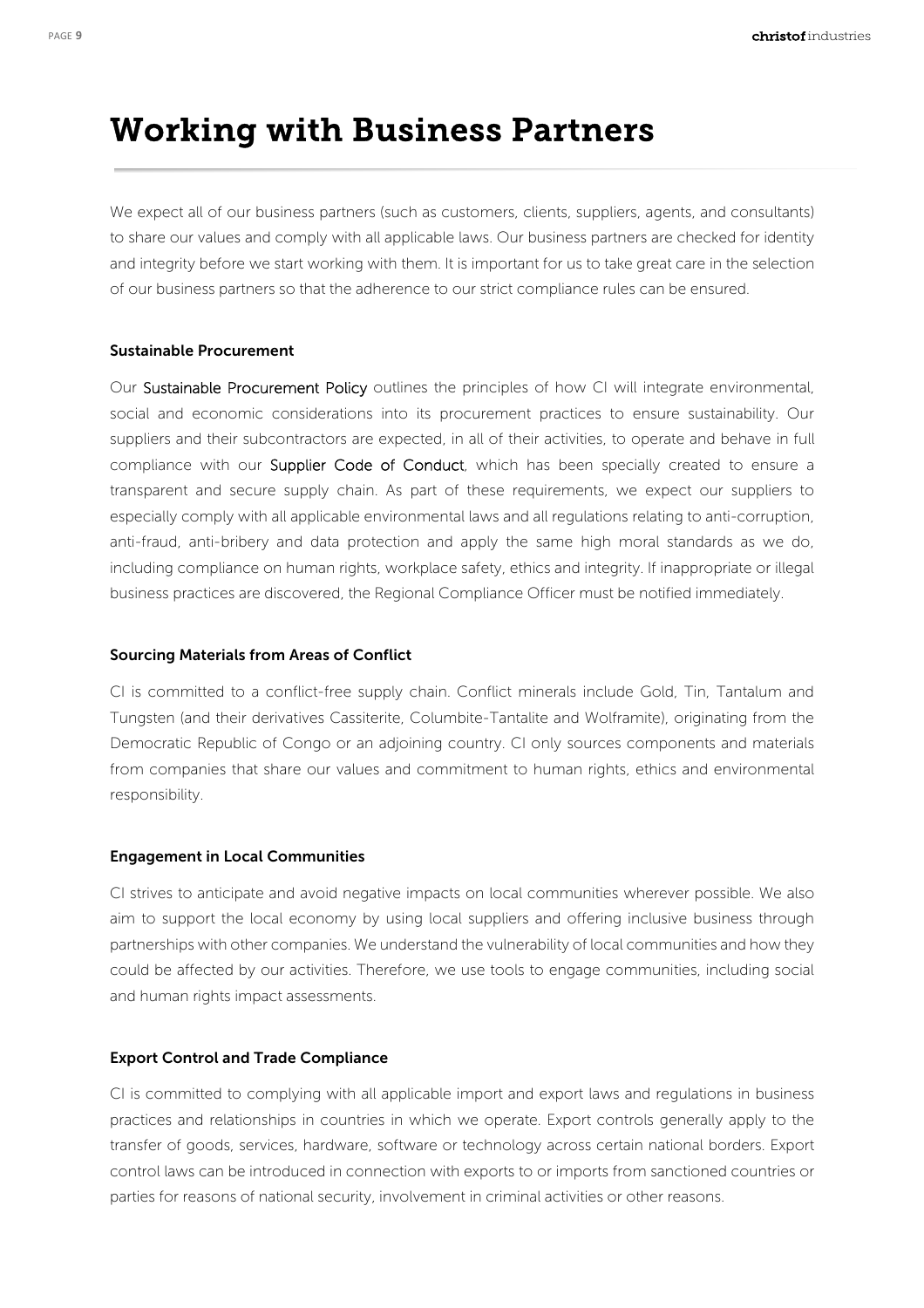### Avoiding Conflicts of Interest

All of our employees are committed to make business decisions in the best interest of CI and not based on personal interests. CI employees are strictly prohibited from (independently) operating, supporting or any kind of ownership or management interest in a company that is in a competitive relationship with CI. Employees who directly or indirectly hold or acquire a stake in a competitor company must notify the responsible HR department if the interest gives them the opportunity to influence the management of that company. The possibility of influencing the management can generally be assumed if the shareholding exceeds a share of 5% of the total capital. All activities that compete with CI are strictly prohibited to our employees. Employees shall avoid any actual or potential conflict of interest situation. For any other concerns or questions related to a possible conflict of interest, we ask and encourage our employees to contact the Regional Compliance Officers to clarify any such matter.

#### Anti-Money Laundering

CI complies with obligations to prevent money laundering and minimizes money laundering risk by conducting adequate due diligence of third parties. Our employees are required to strictly comply with anti-money laundering laws and ensure the business activities of our business partners are aligned with legal regulations and that their financial resources are of legitimate origin.

#### Sideline Activities

Any type of (planned) secondary employment must be reported immediately to the supervisor and the HR department. It is generally forbidden for our employees to work on the side without the prior written consent of their supervisor and the HR department. If secondary employment is tolerated, this must be agreed in writing with CI. Any activities that compete with the corporate division CI are to be avoided in any case.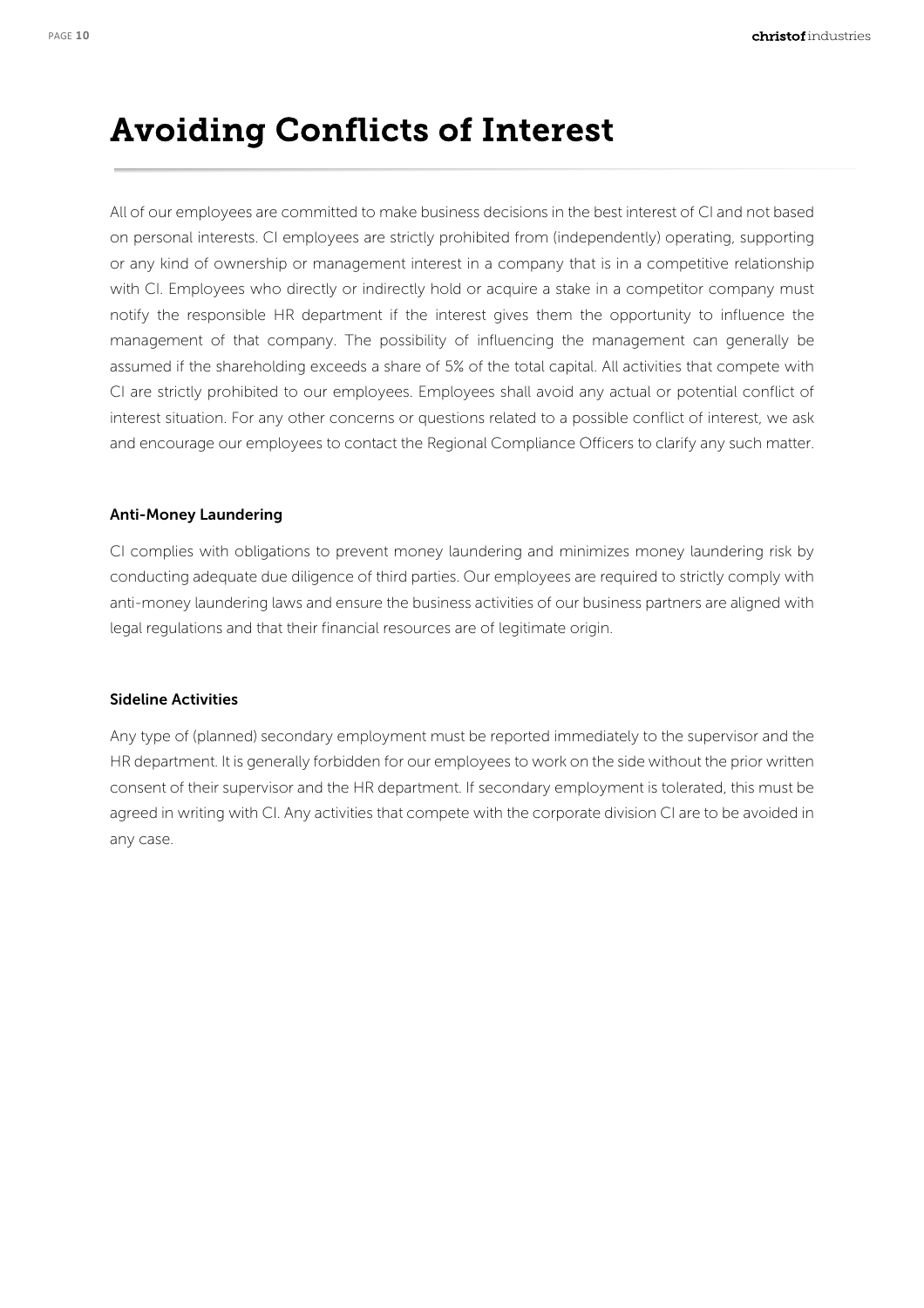### Confidentiality and Data Protection

The way we handle information at CI, how we communicate, what we talk and write about, must always be appropriate to reflect the high level of integrity that we stand for. It is therefore important that all written communications are carefully drafted and that we pay attention to how we handle our own statements and communications.

Furthermore, we must handle and protect confidential information conscientiously and carefully. Our employees are free to express their opinions and communicate on social media channels from their personal devices outside of working hours, but they must always be careful not to defame CI or its business partners or disparage or denigrate specific individuals or groups. Every employee has to be aware that the obligation of confidentiality naturally also applies in private life. The transmission and writing of content that contains hate messages, e.g. in relation to gender, race or religion, the glorification of acts of violence or statements that support criminal acts, do not fit in any way with CI's corporate philosophy and will not be tolerated, even if they have taken place in private.

#### Protection of Assets and Property

Our employees are required to use the property and resources provided by CI in a professional and reasonable manner. IT devices shall always be protected by passwords, which may not be passed on to others. All assets and devices shall always be stored in an appropriate manner and to the extent technically possible. The assets entrusted to our employees may only be used for the intended business purposes and may not be used for improper personal purposes. Any form of fraud, theft, embezzlement or tax evasion is prohibited, regardless of whether it is corporate or third-party assets.

#### Protection of Intellectual Property

CI conducts profound research and development, which is why intellectual property rights are very important to us. We respect all types of intellectual property rights and protect intellectual property by only disclosing technology and know-how in a way that protects both our and others' intellectual property rights. Through thoughtful intellectual property management, we ensure that our own innovations are protected according to their level of innovation.

#### Data Protection and Data Security

CI processes the personal data of employees, customers, suppliers and other business partners in connection with their business activities. Personal data may only be collected, processed, or used to the extent necessary for defined, clear, and lawful purposes. Any personal data must be stored securely and be protected against unauthorized access. We are very serious about protecting personal data. Personal data may only be processed subject to compliance with statutory requirements and CI's Data Protection Policy (https://www.christof.com/en/data-protection/).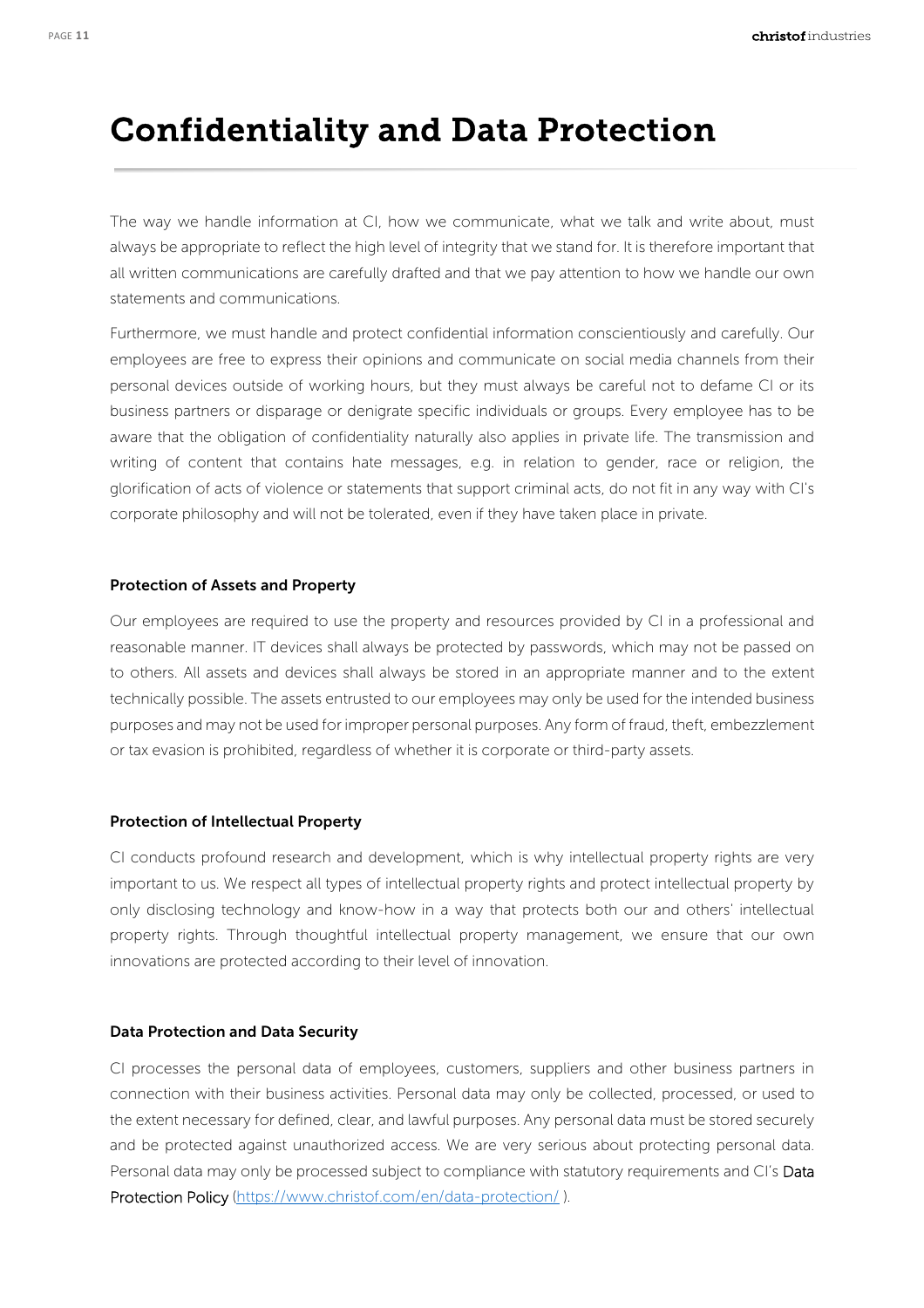All employees are specially trained in respect to data protection regulations and shall handle personal data carefully and diligently. All employees can also find detailed information on issues of data protection in the CI intranet and in CI Quality Management documents and software solutions.

#### Confidentiality & Disclosure of Information

Confidential information and trade secrets about CI, our customers, agents, employees, suppliers and other third parties represent a valuable part of our business, which is why we are also particularly concerned to protect this data and information from unwanted disclosure. After the first contact with a potential business partner and before any confidential information is exchanged, it is imperative for every employee to take care that a non-disclosure agreement (NDA) has been signed (this can be checked with the Legal Department). The purpose of an NDA is to protect confidential information from unwanted disclosure. Only when a NDA has been signed by both parties, confidential information may be exchanged.

Employees are not permitted to share confidential information with colleagues who do not necessarily require such information to perform their duties, or with friends, family or any other third party outside CI who are not authorized to receive it. When using social media our employees are aware of their responsibility to our company's reputation and their confidentiality obligation. The obligation to maintain confidentiality applies beyond the end of the employment relationship, since the disclosure of confidential information, regardless of when it occurs, may harm the business of CI or our business partners.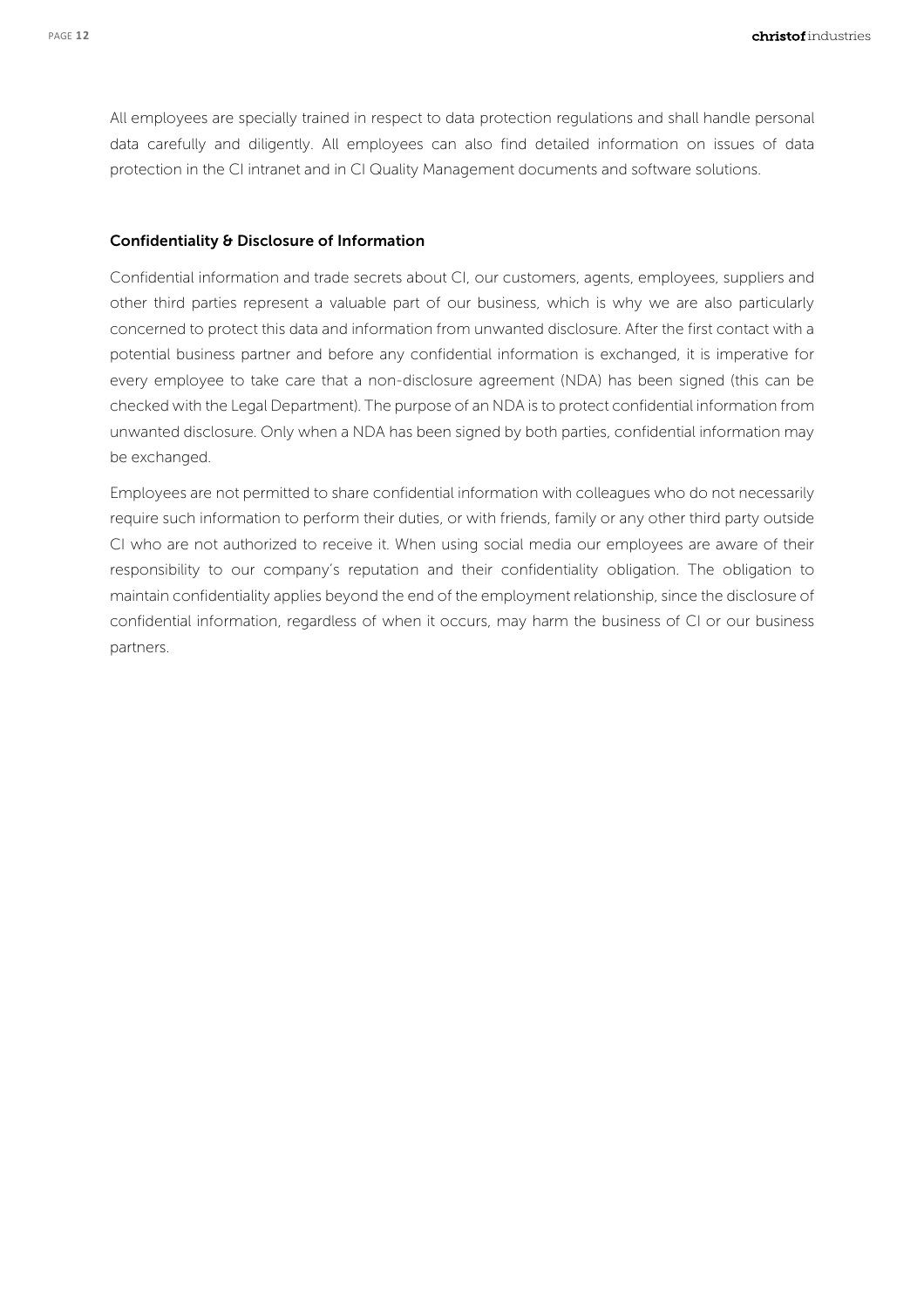### Human Rights and Working Conditions ļ

As a group of companies in which the owners are active members of management, we feel a traditional closeness to our employees. Our corporate culture is characterized by equal opportunities, mutual trust and respect. We employ people from different cultures and local particularities. Our leaders therefore have a cross-cultural responsibility, not only to our company, but also towards our employees. They take on a role both as models of responsible behavior and as persons of trust for the members of their teams if any conflicts should arise and must ensure human rights violations are avoided and working conditions are fair. Any violation must be reported immediately to the Regional Compliance Officer.

#### Fair Working Conditions

CI ensures fair working conditions for all employees. We comply with all applicable laws, industry standards and applicable collective bargaining agreements regarding working hours and overtime compensation. The wages and benefits we pay our employees comply with all relevant laws, including laws on minimum wages, overtime and legally defined social benefits. We provide performance-based compensation that also takes into account business-specific conditions. Our compensation systems are uniform and transparent. Pay deductions as a disciplinary measure are not permitted unless specified otherwise in the respective collective agreement. In accordance with local laws CI respects the right of all employees to form and join trade unions of their choice, to bargain collectively and to hold peaceful assemblies.

#### Forced or Compulsory Labor

Within CI, we define our employees as our most valuable asset and therefore any form of forced or bonded labor or any kind of (modern) slavery or human trafficking will not be tolerated and is strictly prohibited. Every employee works voluntarily for CI and has the right to resign without giving reasons, subject to a reasonable notice period.

#### UNGC Principles 3 & 4

We uphold the freedom of association and the effective recognition of the right to collective bargaining and the elimination of all forms of forced and compulsory labor.

#### Prohibition Child Labor & Juvenile Worker Protection

We prohibit all forms of child labor and closely monitor the age of our employees. Only persons at least 15 years of age may be employed in any of our operations, in learning programs in accordance with

UNGC Principles 1 & 2

We support and respect the protection of internationally proclaimed human rights; and make sure that we are not complicit in human rights abuses.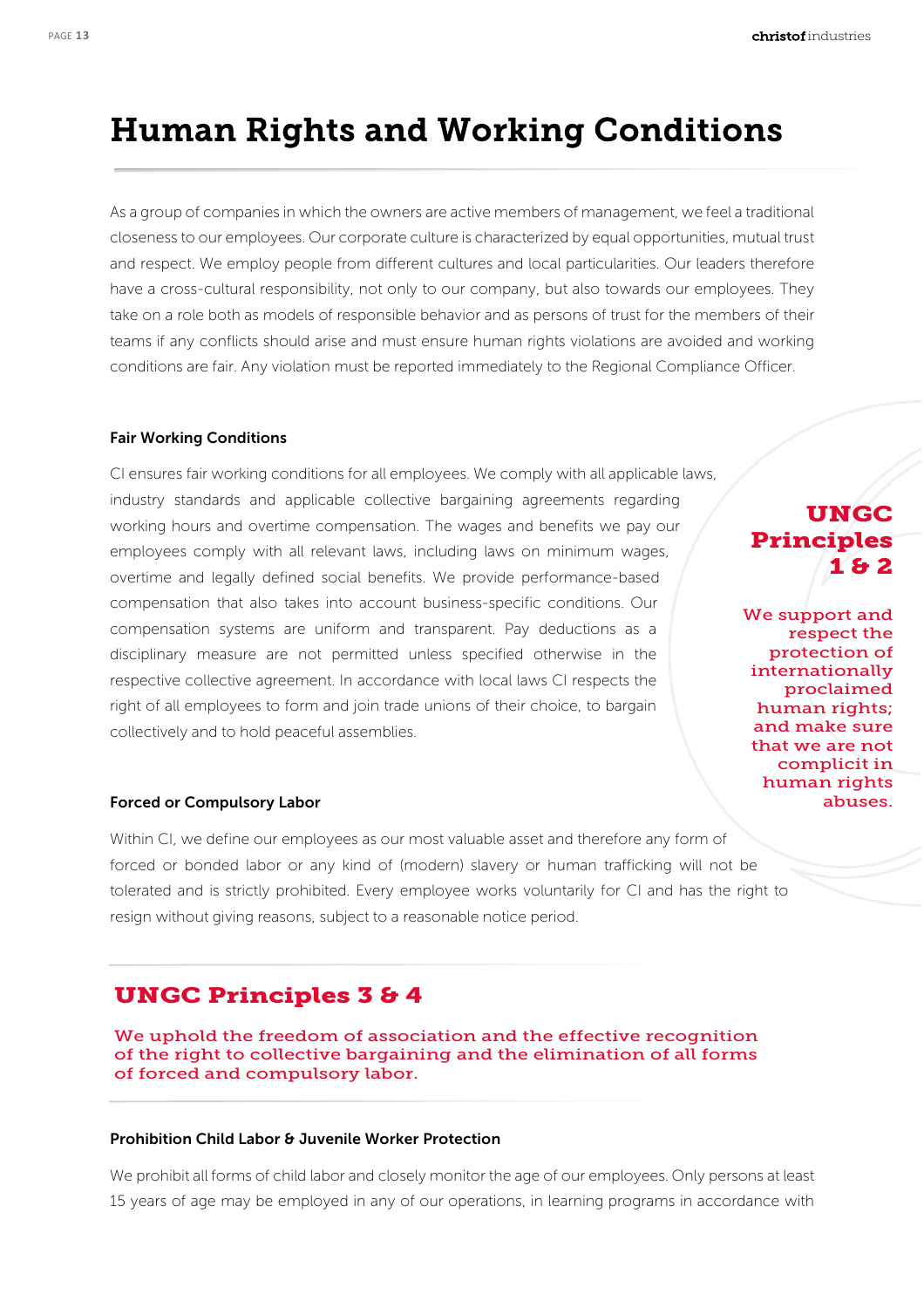local laws and regulations. Young workers under the age of 18 are strictly protected from work that could endanger their health or safety, this includes being assigned to night shifts or working overtime. We pay all our young workers (including working students, interns and apprentices) wages in accordance with the law and provide them with appropriate support and training. .

#### Diversity & Equal Opportunity

At CI we believe in gender equality and are proud to be an equal opportunity employer. Our employees have different cultural backgrounds and bring different skills and talents to the company, which helps us to improve and innovate. We provide equal pay for all women and offer parental leave, childcare and flexible work options. We also have a zero-tolerance policy for violence against women. All our employees are treated equally and fairly. The individual personality of each of our employees is considered, and attention is paid to ensuring a stable work-life balance. We consider this to be an essential prerequisite for our employees' willingness to deliver consistently at a high level, and therefore as an important element in our company's success. We support our employees' professional and personal development and, together with them, set ambitious, but realistic goals.

### UNGC Principles 5 & 6

We uphold the effective abolition of child labor; and the elimination of discrimination in respect of employment and occupation.

#### Anti-Discrimination and Harassment

We do not accept any form of discrimination based on skin color, ethnic origin, gender, sexual orientation, cultural background, religion or age. Sexual harassment in any form is not tolerated at CI, and even the following behaviors, which are merely examples, are considered harassment: demeaning comments, discriminatory or offensive jokes, vulgar language, obscene gestures or the dissemination of obviously defamatory visual material. Our dealings in our company with one another are characterized by mutual respect, fairness, and professionalism.

#### Rights of Indigenous Peoples

Within CI, we have a comprehensive understanding of the needs of indigenous peoples and aim to create a better overall understanding of the rights of indigenous peoples as set out in the "United Nations Declaration on the Rights of Indigenous Peoples". We therefore strive within our group of companies to preserve and strengthen the political, legal, economic, social and cultural institutions of indigenous peoples. At the same time, it is of great concern to us to safeguard their rights and enable them to participate fully in economic, social and cultural life.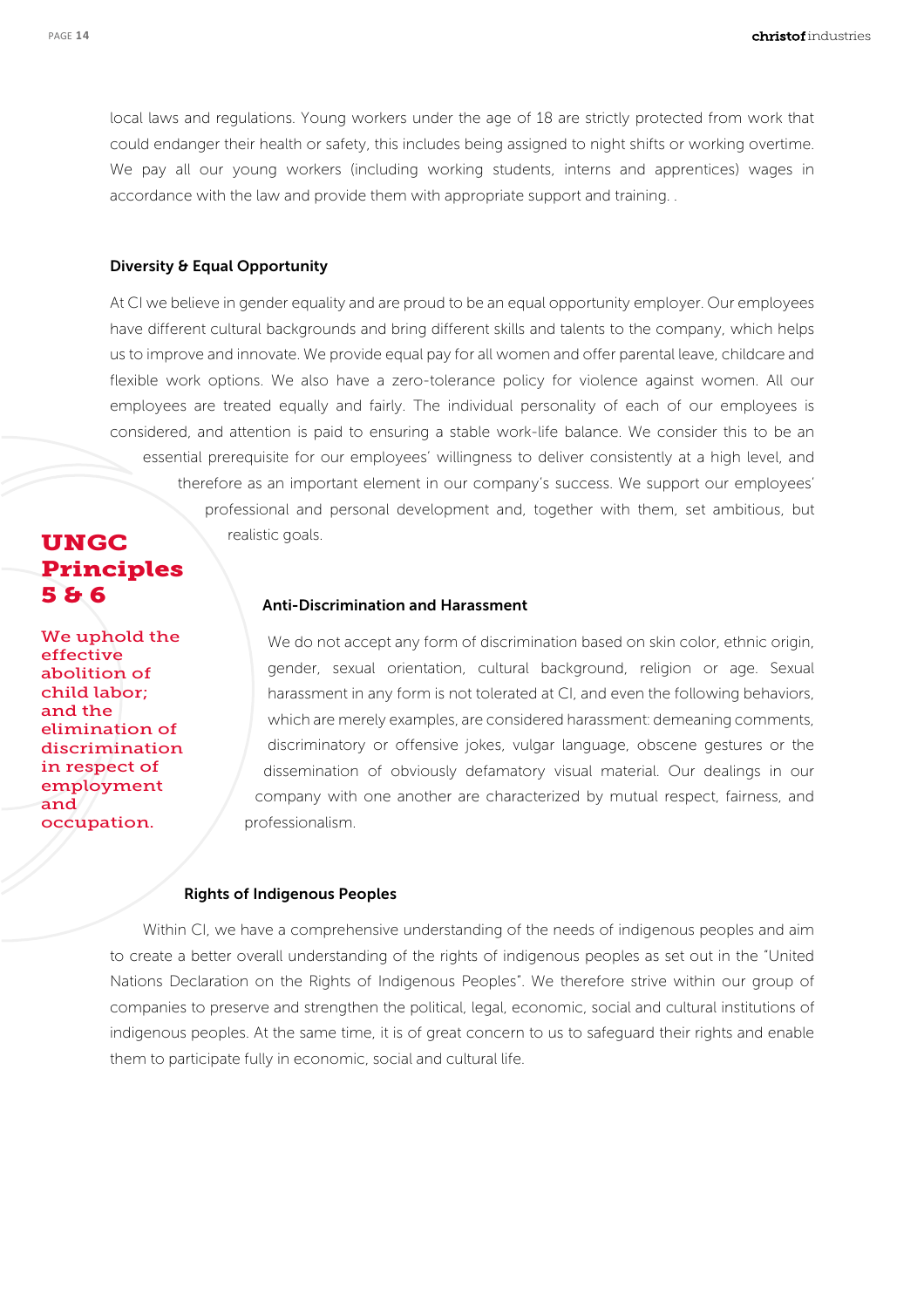### Environment and Climate Protection ļ

At CI we take responsibility for future generations by "Thinking forward. Acting ahead." For CI, environmental management is more than just complying and adhering to applicable environmental laws in respective countries. It is an integral part of how the company conducts business on a daily basis. We see our commitment to environmental protection, plant safety, and occupational safety as the basis for our quality and profitability. Furthermore, we support a precautionary approach to environmental challenges, which is applied as part of our risk management approach in all units within CI and ISO 14001 certification for environmental protection. All environmental considerations are outlined in detail in our Environmental Policy.

#### Our Environmental Strategy

We are committed to keeping our operations green and clean throughout the entire value chain by minimizing emissions, waste, and pollution, maximizing efficiency, and improving our partners' environmental footprint. CI constantly strives to improve its environmental performance and provides information on reduction targets and performance to the public within the annual ESG report.

We expect our employees to follow our environmental goals and expectations by following company policies and procedures, which includes:

- Complying with laws and regulations.
- Operating our assets in an environmentally sound and safe manner.
- Identifying, communicating, and mitigating risks to people and the environment.
- Taking into account environmental aspects in all activities.
- Ensuring that contamination of the ground, water, and groundwater by hazardous substances and oils is avoided.
- Supporting and taking responsibility for CI's environmental performance.
- Immediately reporting environmental incidents to the company responsible officer.

#### Materials, Chemicals and Waste Management

We are careful with resources and, using continual technical optimization, attempt to reduce our consumption ever further and lower our emissions as far as possible. CI strives to ensure the careful procurement of raw materials required in our operations from environment-friendly sources.

We take the identification, labeling and custody of chemicals and other hazardous materials very seriously at CI and comply with all applicable laws and regulations regarding the prohibition or restriction of certain substances in products and during operations.

Waste management is an integral part of our environmental management system. We aim to avoid creating waste in the first place. Our employees are required to handle the waste according to local

#### UNGC Principles 7 & 8

We support a precautionary approach to environmental challenges and undertake initiatives to promote greater environmental responsibility.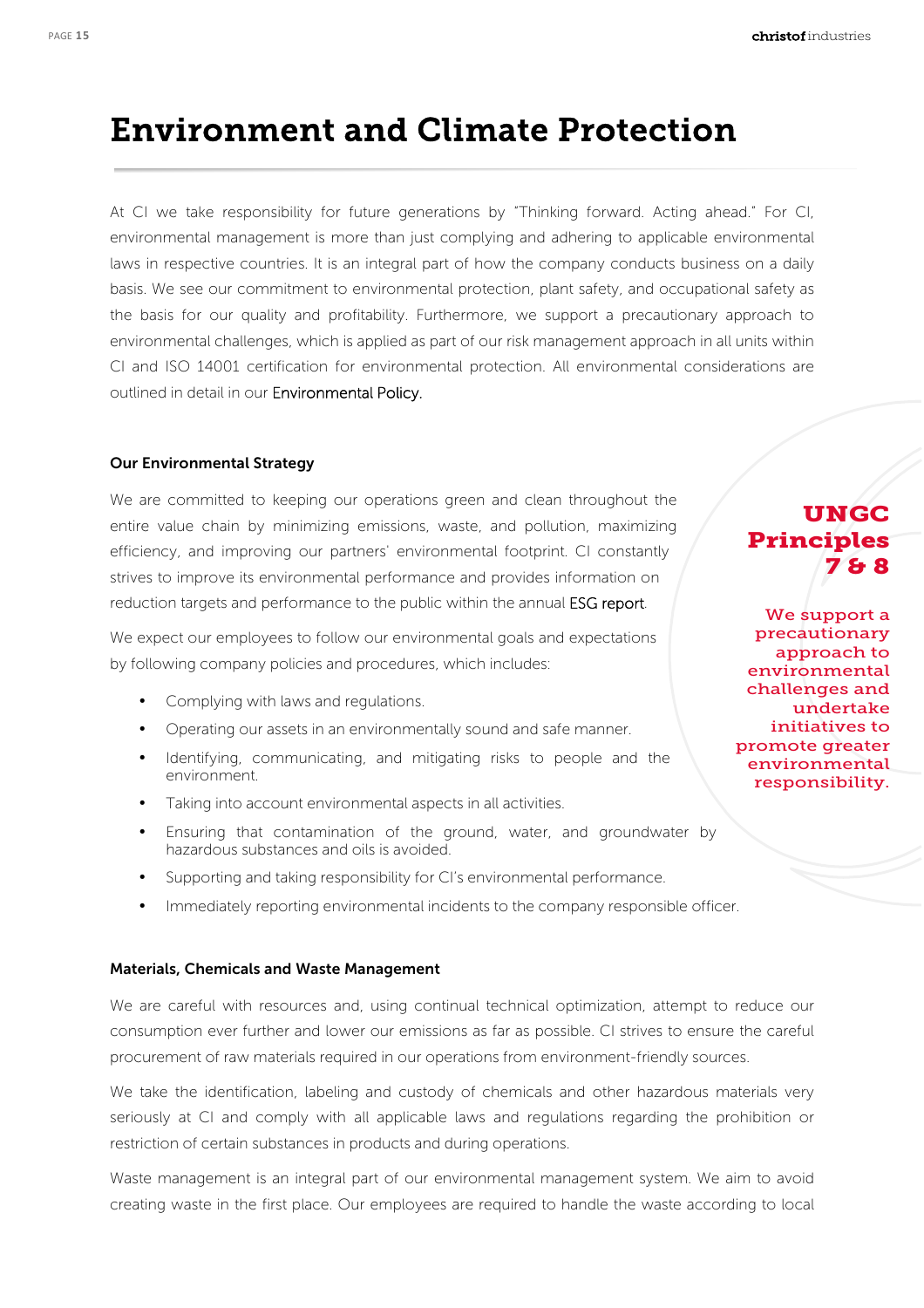regulations and follow the companies to ensure the safe handling, movement, storage, recycling, reuse, or management of waste, air emissions, and wastewater discharges.

#### Energy Efficiency and GHG's Emissions

We are committed to energy efficiency and climate protection and are constantly working to develop sustainable solutions and environmentally friendly technologies for our business operations and for our customers. We comply with the legal limits for environmental pollution and strive to reduce our impact on the environment - especially regarding noise, odors, soil contamination and wastewater - in an appropriate manner. We are measuring our carbon footprint and have implemented a control system to track and document energy consumption and greenhouse gas emissions.

#### Water Management and Biodiversity

CI is committed to a water management which includes the documentation, characterization and monitoring of water sources, especially the use and discharge of water. We are also committed to integrating biodiversity considerations through all stages of our activities.

#### Sustainable Supply Chain Management

CI is strongly committed to increasing sustainability in our relationships with our suppliers. Consequently, our suppliers play a significant role in helping us to achieve our sustainability targets, improving resource efficiency, and reducing CO<sub>2</sub> emissions over the life cycle. Our procurement is conducted in accordance with the company's ethical and sustainability values, and we expect the same approach from our partners. Please refer to the CI Supplier Code of Conduct and Sustainable Procurement Policy for more information.

### UNGC Principle 9

We encourage the development and diffusion of environmentally friendly technologies.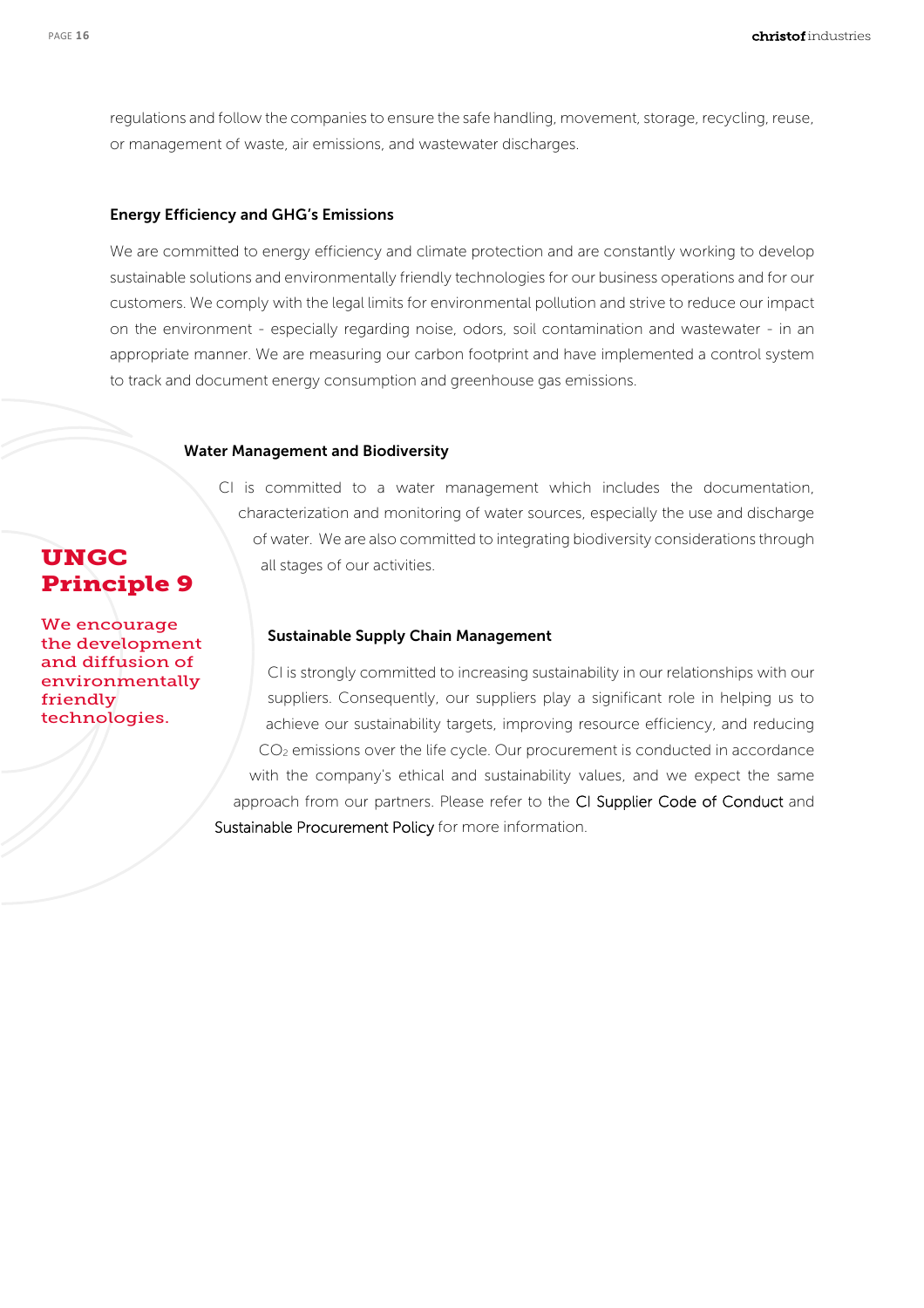Health and safety is extremely important for CI as a lot of our employees work at workshops or on industrial sites and thus, we are committed to ensure that they are protected in this work environment. Our safety motto is "Safety first – Zero is our target. CI's occupational health and safety management is based on the principle of prevention, providing our employees with a healthy and safe working environment according to industry standards and applicable laws and regulations. In our day-to-day corporate practice, this means that we support all employees at all locations worldwide and in all different working positions, across all areas with our overall health-promoting policy. In our activities, we strive not only to ensure a safe and healthy workplace but to strengthen the health competence of all our employees.

#### Occupational and Workplace Safety

CI ensures the health and safety of its employees and considers health and safety to be of equal importance to any other function of the company. The management of health and safety is the first priority of all directors, managers and other employees and is an integral element of our Sustainability Strategy 2020 and is outlined in our HSE policy.

We have established procedures in our operations to prevent, manage, track and report health and safety issues, which are not limited to emergency preparedness, but also include occupational hygiene issues including free personal protective equipment and machine guarding. Pregnant women and nursing mothers are to be protected from working conditions which might endanger the mother's or child's health. We apply risk assessments and risk control procedures to all our routine and non-routine activities to ensure that all hazards are effectively controlled. If an employee feels ill or unwell, has suffered an accident or has any other problem, the local HSEQ representative should be contacted.

#### Health and Safety Training

Our employees work safely and efficiently as they are regularly trained, instructed, and supervised to create individual responsibility for health and safety at all levels. We provide sufficient qualified and competent personnel and financial support to enable the full implementation of this policy and to enable individuals to meet their responsibilities.

We consider it a great responsibility towards our employees to provide adequate protection and appropriate training and precautions against accident hazards.

We hold recurring training sessions for our employees to keep them up to date on the latest protective measures in the workplace and to educate them regarding their obligations to use protective equipment. Especially for our employees who are directly employed on construction sites or work on machines or other hazardous areas, there are regular training courses and instructions regarding the mandatory use of the protective clothing we provide. Each employee must contribute to our "zero" accident goals" within his or her sphere of influence and through his or her own behavior.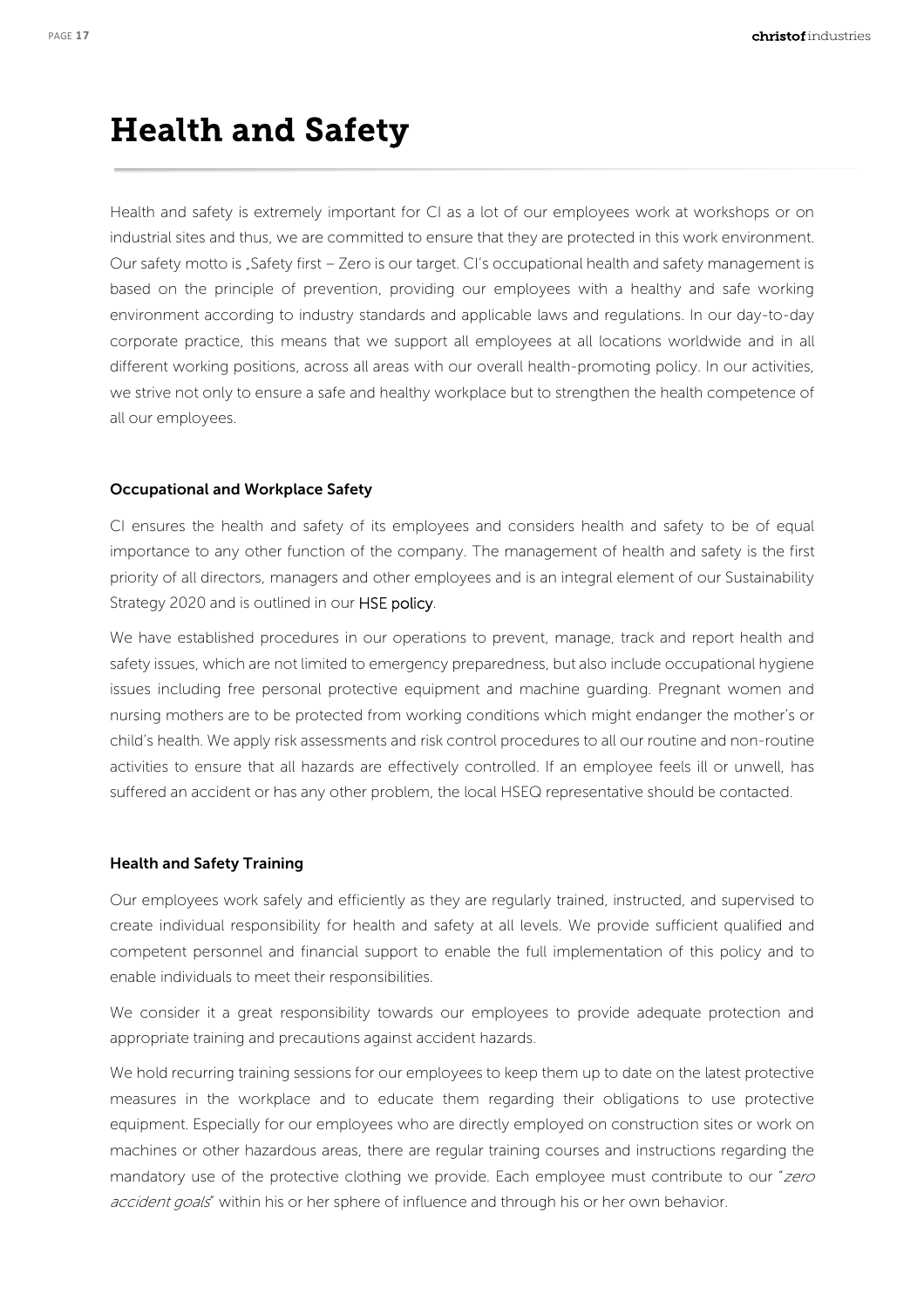#### Safe Equipment

We are particularly committed to ensuring that the technical planning and equipment of our construction sites, workplaces, plants, machinery and processes always comply with the state of the art and our high safety requirements. When equipping our employees on construction sites, we attach great importance to ensuring that sufficient tested and intact tools and safety equipment are always available.

#### Health and Safety on Site

CI also controls the activities of business partners and suppliers, as well as subcontractors, when they are on any of our operating sites or worksites through appropriate selection procedures and routine monitoring. All visitors, workers and suppliers must comply with our instructions, regulations and safety policies and produce all appropriate safety documentation upon request.

#### Sanitation, Food, & Housing

We provide access to clean restrooms and potable water at all of our CI sites and offices. When we provide food options (e.g., company cafeteria), attention is always paid to the presentation of fresh food and its hygienic preparation. If sleeping facilities are provided, they will always be clean and safe, with hot water for showers, adequate lighting and appropriate personal space. Employee housing provided by CI is well maintained, clean, and safe.

#### Health & Safety Communication

Health is a central element of our corporate philosophy. Our newly created health management department therefore reports directly to the Executive Board. As the central staff unit for health, it is the first point of contact for health matters of all kinds and coordinates processes, health initiatives and projects with the HSEQ departments, occupational physicians and the human resources department.

In addition, there is close coordination with Quality Management in order to ensure that the measures taken are consistent and to achieve measurable, continuous improvement. Since health is a topic that cuts across the entire organization, this department functions as a cross-divisional unit across all locations and is in regular contact and coordination with the managing directors of our subsidiaries worldwide.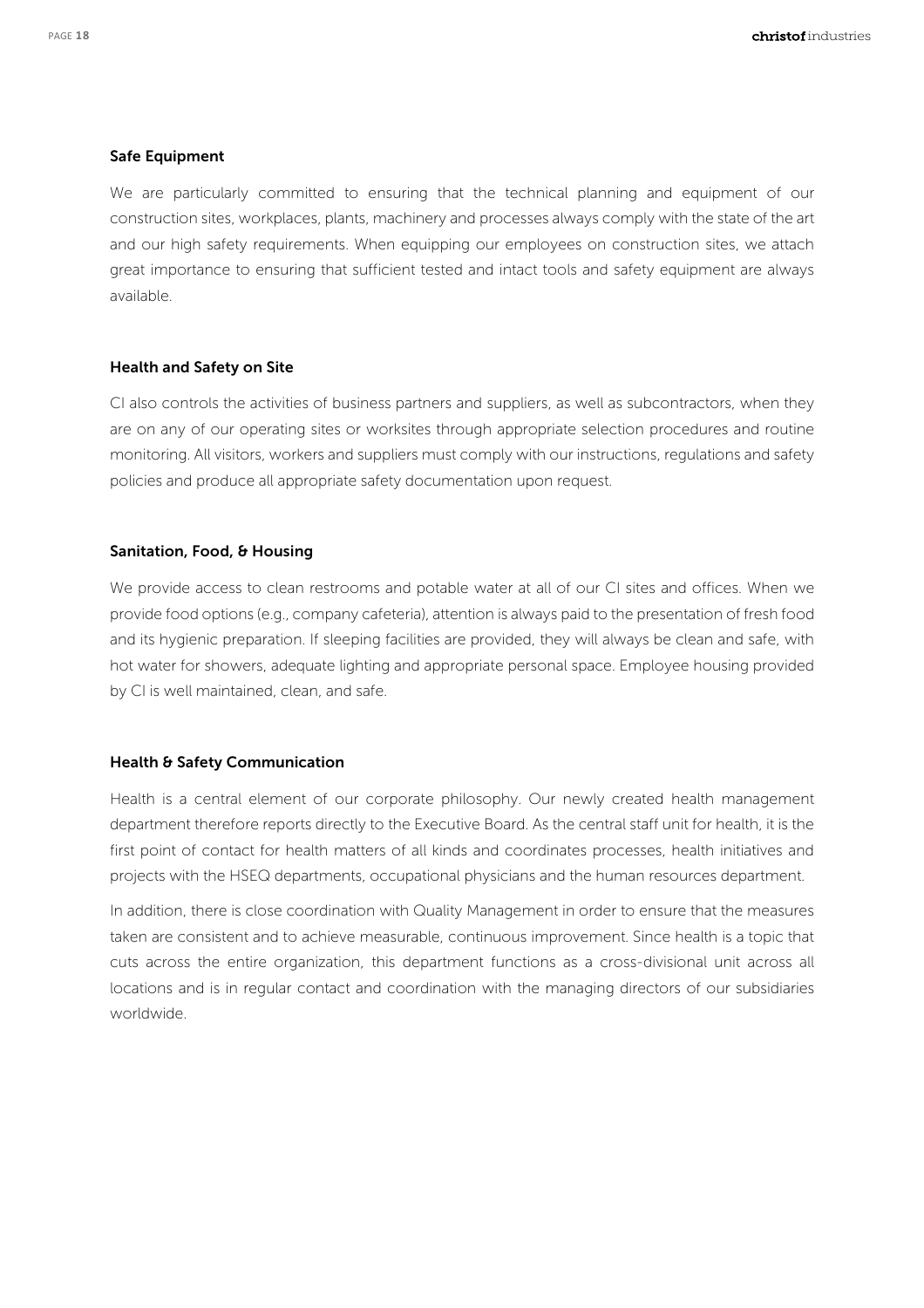### Communicating the Code within CI ļ

Our CoC applies to all employees of CI, both permanent and temporary, and our partners, contractors and all other persons acting in the name of CI. The regulations of our CoC shall be observed in the course of our daily work and all applicable laws and regulations comply with these principles. Without any exception every new employee of CI is required to conduct self-study and must sign this CoC as an integrated part of his working contract. Furthermore, this CoC is to be brought to the attention of all of our business partners (customers, suppliers, agents, distributors). When selecting new business partners, we place great importance on ensuring that compliance with the requirements of our CoC is an integral part of our decision-making process.

In addition to our CoC, we have developed numerous other internal guidelines across the company to cover certain areas more precisely and in more depth for our employees. Furthermore, it is necessary to develop additional guidelines due to regional or industry-specific differences. Our process and quality management systems and our company policies form the binding, detailed implementation of the group guidelines. They stand for the conscientious implementation of the CoC in practice and form the basis of our control systems.

#### Implementation and Monitoring of Compliance

At CI, the management takes responsibility for establishing, sustainably anchoring, and monitoring a compliance management system when fulfilling its management, due diligence, and monitoring duties. Due to the well-structured and implemented compliance organization within CI, the worldwide compliance, dissemination and implementation of our CoC is constantly monitored and our management is effectively supported in fulfilling their legal responsibility and due diligence. Key Performance Indicators have been designed to measure the fulfillment of our 100% compliant strategic objectives over a specific period of time. We regularly adapt our monitoring provisions to keep pace with legal innovations and take into account the steady growth of our company.

#### Compliance Training

Our employees are regularly trained in dealing with the CoC and our internal guidelines, either in classroom or digital trainings. Every supervisor acts as the first point of contact when it comes to general questions or information on the subject of compliance. Of course, we ask each of our employees to use common sense when interpreting this CoC and to first question whether a certain procedure could give rise to criticism based on reasonable ethical and moral standards.

#### Reporting Violations

Our Regional Compliance Officers as well as our Corporate Compliance Officer are always available to our employees with advice and action, for example: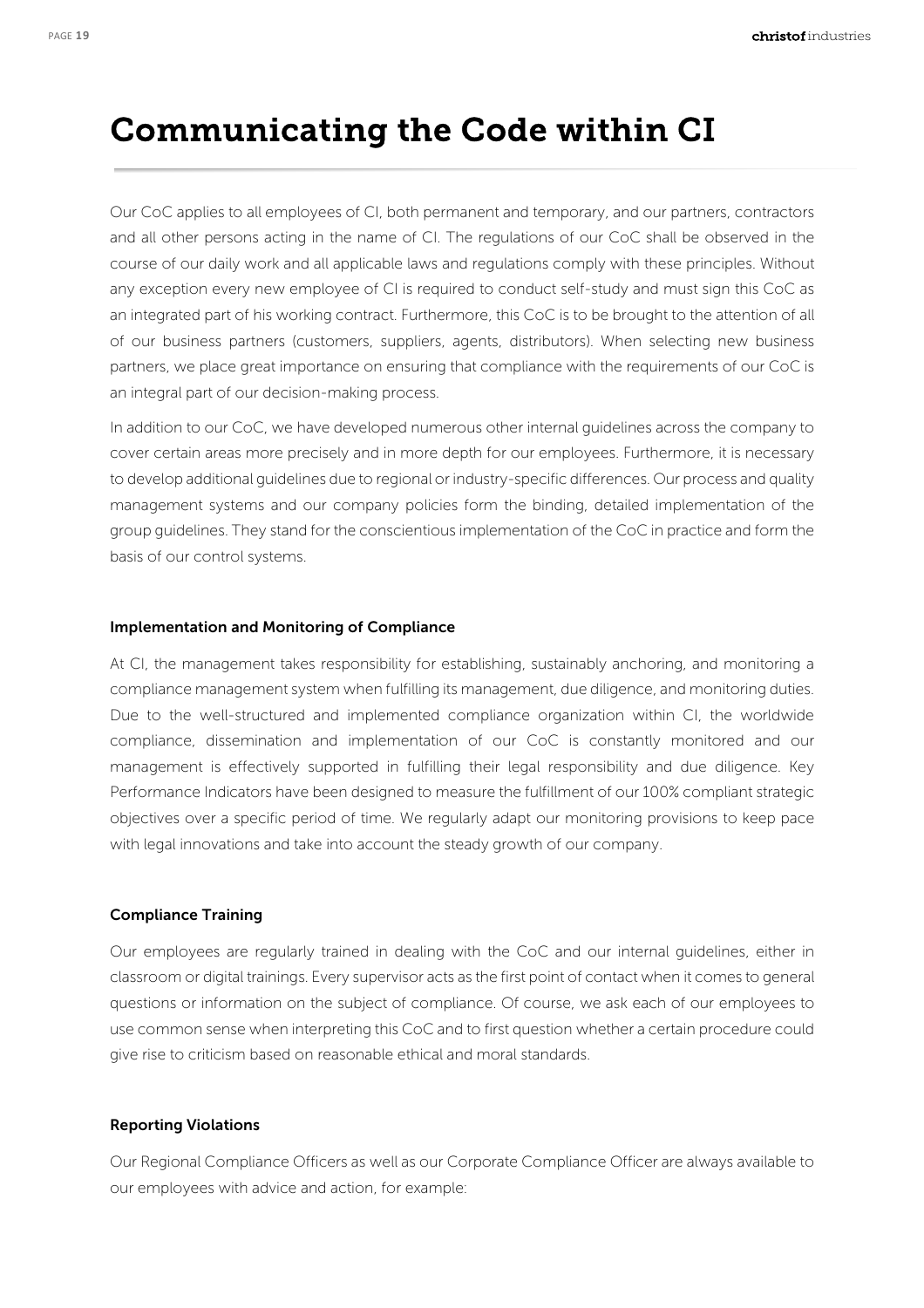- If an employee has questions about the interpretation of the CoC or a guideline
- If an employee is confronted with an unclear situation
- If an employee observes an incident and is not sure how to proceed, or
- If an employee wants to report a compliance-relevant incident
- If an employee is not sure if certain action is a compliance relevant issue.

Our employees should never hesitate to make a good faith report of a concern about any violations of our CoC. The following acts must be reported immediately to the supervisor or a CI compliance officer:

- all actions that are capable of harming CI or third parties, especially corruption, fraud, embezzlement, theft or misappropriation (as outlined in CI's Anti-Bribery and Anti-Corruption Policy)
- acts that violate antitrust or foreign trade law
- any violations against human rights, sexual harassment, or violations of anti-discrimination laws
	- violations that could result in action by a regulatory or law enforcement body (such as a regulator or a public prosecutor's office)

Every employee is responsible for ensuring compliance and is required to report any specific indications or suspicions of compliance violations to his or her supervisor or the Regional Compliance Officer without delay.

### UNGC Principle 10

We work against corruption in all its forms, including extortion and bribery.

#### Protection of Whistleblowers and Anonymous Complaints

Any retaliation against an employee who reports legitimate concerns in good faith ("Whistleblower") is expressly prohibited at CI. Prohibited retaliation is defined as any form of punishment or improper conduct against the person who dutifully reported violations, specifically including termination or discharge for cause, demotion, bullying, suspension, verbal threats or harassment. Employees who knowingly make false reports, defame innocent persons, or knowingly provide false information, as well as persons who engage in illegal activities, are not covered by the protections against retaliation described previously.

With our anonymous, DSGVO-compliant CI Whistleblower system, we fulfill regulatory requirements for whistleblower protection based on the current EU Whistleblower Directive. This tool enables our employees to report unethical behavior in the company in a secure, anonymous and confidential way. Should a violation of this CoC or other compliance guidelines become known, our employees are without exception obliged to report such a violation.

This tool is available to anyone with a justified interest in CI. It also allows processing information anonymously. This tool can be found on CI's communication channels.

#### Violations of the CoC and Consequences

Compliance violations are usually considered significant, which is why reported violations are always investigated and documented accordingly. A suspected case must also be reported if it appears likely to cause financial or reputational damage to CI. Our CoC is the basis for all business activities and